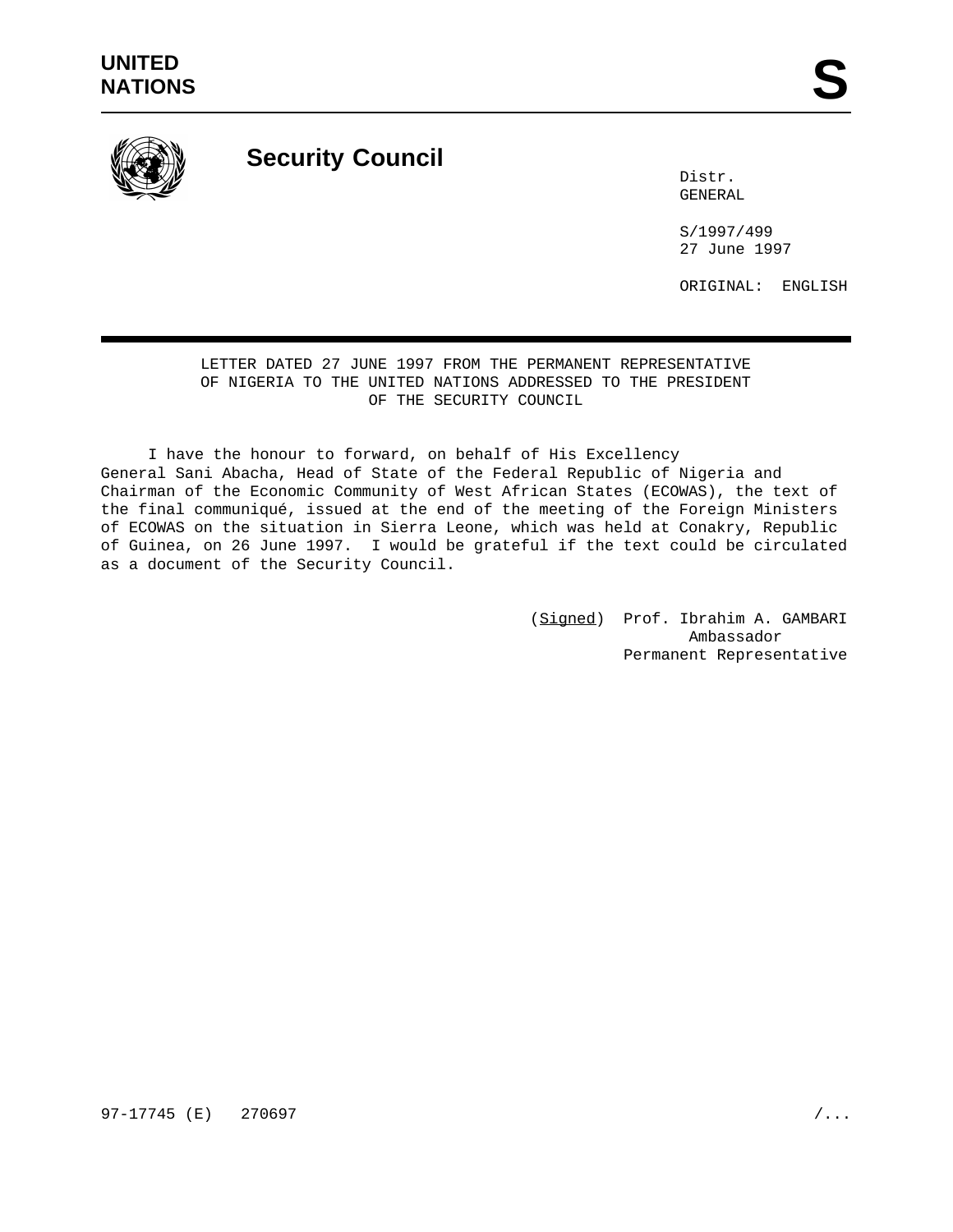## Annex

## FINAL COMMUNIQUÉ

1. At the initiative of His Excellency General Sani Abacha, Head of State, Commander-in-Chief of the Armed Forces of the Federal Republic of Nigeria, Chairman of the Economic Community of West African States (ECOWAS), following the request of His Excellency General Lansana Conte, President of the Republic of Guinea, and consultations with other Heads of State in the subregion, the Ministers for Foreign Affairs of ECOWAS States met at Conakry, Republic of Guinea, on Thursday, 26 June 1997. His Excellency President Lansana Conte graciously accepted to host the meeting.

2. The following member States were represented:

- Republic of Benin
- Burkina Faso
- Republic of Côte d'Ivoire
- Republic of the Gambia
- Republic of Ghana
- Republic of Guinea
- Republic of Guinea-Bissau
- Republic of Liberia
- Republic of Mali
- Republic of the Niger
- Federal Republic of Nigeria
- Republic of Senegal
- Republic of Sierra Leone
- Togolese Republic

3. A delegation from the Organization of African Unity (OAU), led by His Excellency Dr. Salim Ahmed Salim, Secretary-General, was also in attendance.

4. The meeting was opened by His Excellency General Lansana Conte, President of the Republic of Guinea.

5. The meeting reviewed the situation in Sierra Leone since the coup d'état of 25 May 1997.

6. The Ministers for Foreign Affairs exchanged views on the situation in Sierra Leone and its consequences on peace and security in the subregion.

7. They explored ways and means for achieving a speedy restoration of constitutional order in Sierra Leone.

8. The Ministers for Foreign Affairs agreed that as far as Sierra Leone is concerned, the following objectives should be pursued by ECOWAS: early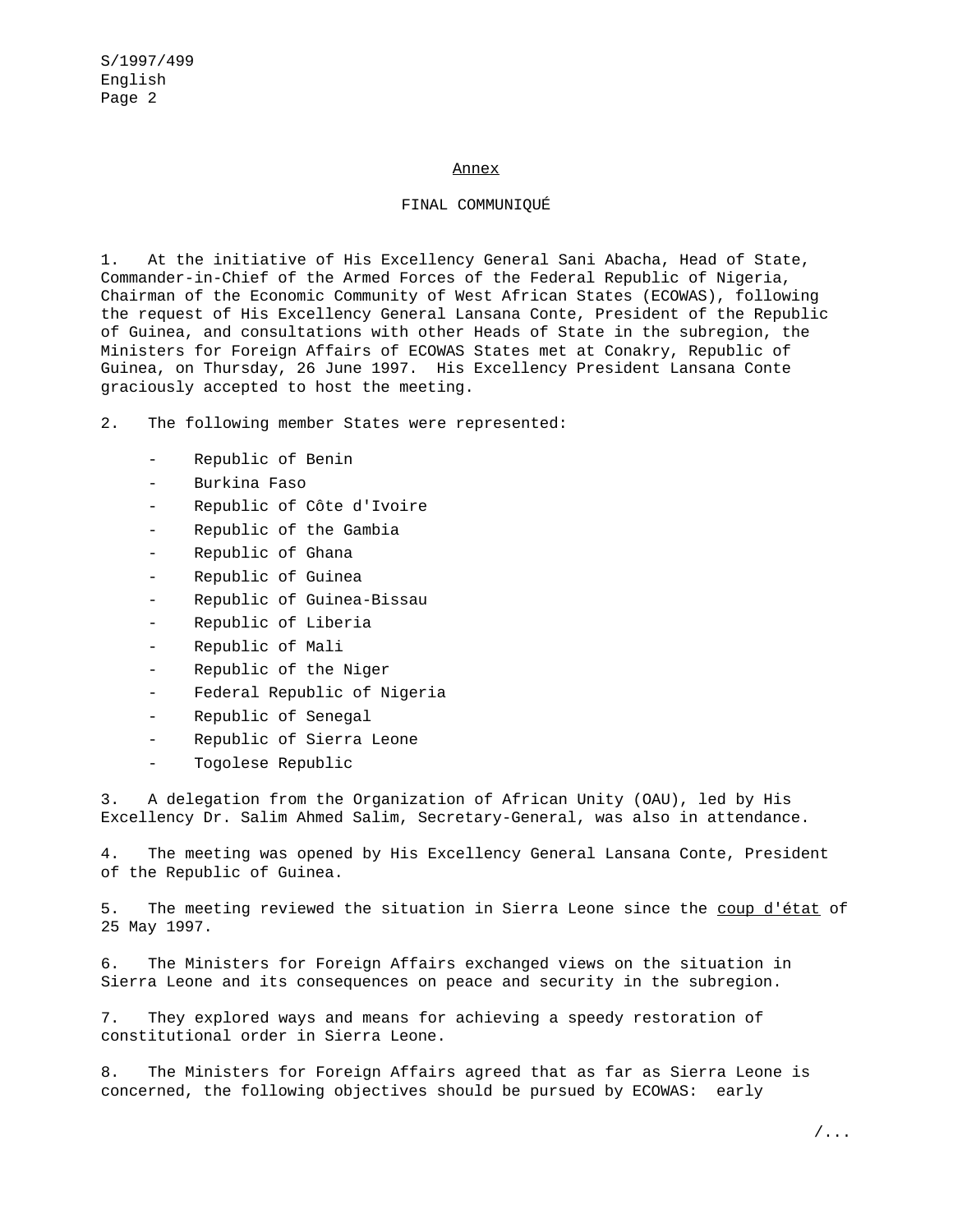reinstatement of the legitimate government of President Ahmed Tejan Kabbah, the return of peace and security and the resolution of the issues of refugees and displaced persons.

9. Therefore, the Ministers:

(i) Reaffirmed the decision made in Harare by the Heads of State and Government at the thirty-third summit meeting of OAU on the situation in Sierra Leone;

(ii) Reaffirmed the support of ECOWAS for the Abidjan peace accord signed on 30 November 1996;

(iii) Stressed that no country should grant recognition to the regime that emerged following the coup d'état of 25 May 1997, and to work towards the reinstatement of the legitimate government by a combination of three measures, namely, dialogue, imposition of sanctions and enforcement of an embargo and the use of force.

10. In order to increase the effectiveness of the above measures, the Ministers for Foreign Affairs recommended prior consultations among member States at the highest level.

11. The Ministers for Foreign Affairs deplored the bloodletting and other human losses that occurred during the coup d'état of 25 May 1997. They warned the illegal regime against all acts of atrocities against Sierra Leonean citizens, foreign nationals living in Sierra Leone and personnel of the Economic Community of West African States Monitoring Group (ECOMOG).

12. In order to ensure the implementation of decisions resulting from the recommendations of their meeting, they established a committee made up of Nigeria, Guinea, Côte d'Ivoire and Ghana, to be joined by the representatives of the OAU and ECOWAS secretariats.

13. The session submitted its report to the President of the host country and directed the Committee to convey to the Chairman of ECOWAS the results of their deliberations. The Committee also was entrusted with the task of monitoring developments in Sierra Leone and the implementation of the measures adopted, with a view to achieving the above-mentioned objectives. Within two weeks of this date the Committee shall return to the Chairman of ECOWAS and brief him on the outcome of their efforts.

14. The Ministers for Foreign Affairs called on the international community to support the ECOWAS initiative on Sierra Leone.

15. The meeting appealed to the international community to give emergency aid and assistance to the Republic of Guinea and other countries of the subregion affected by the problem of refugees.